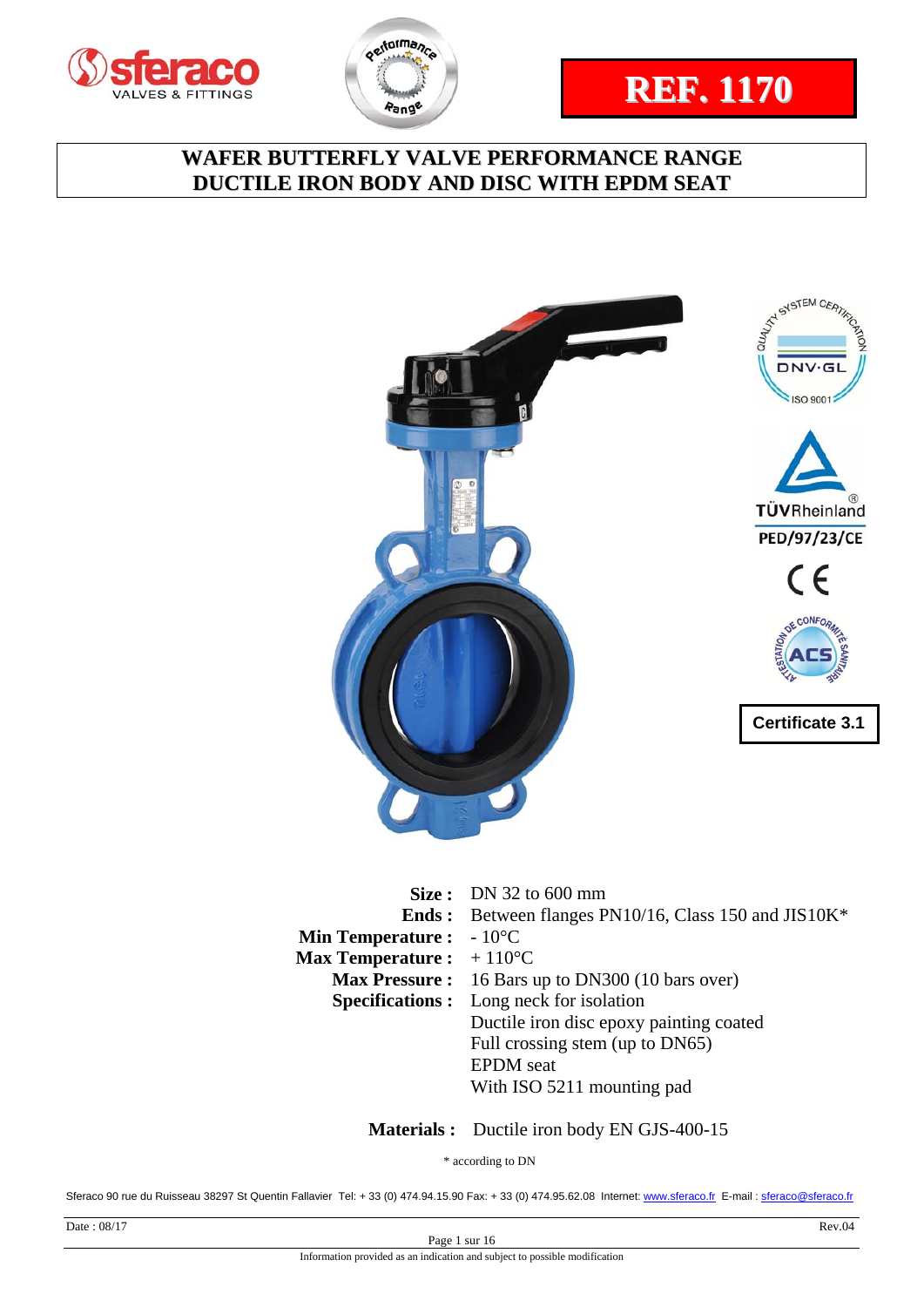





#### *SPECIFICATIONS :*

- Long neck for isolation
- ISO 5211 mounting pad
- Wafer type
- Between flanges PN10/16 from DN32 to 600, Class 150 (PN20) from DN40 to 600 and JIS10K from DN40 to DN300
- Full crossing stem (up to DN65)
- Removable EPDM seat
- 9 positions lever up to DN150 and 12 positions lever from DN200 to 300, locking device in opened position
- Epoxy RAL 5015 electrostatic painting coated disc, 250µ thickness
- Epoxy RAL 5012 electrostatic painting coated body

#### *USE :*

- Cold and hot water, drinkable water
- Min and max Temperature Ts : 10°C to + 110°C
- Max Pressure Ps : 16 bars up to DN300, 10 bars over

#### *RANGE :*

- With lever from DN 32-40 to DN 300
- With gearbox from DN350 to 600
- Possible with gearbox **Ref. 1192** from DN 32-40 to DN 300

#### *ENDS :*

Between flanges PN10/16 from DN32 to 600, Class 150 (PN20) from DN40 to 600 and JIS10K from DN40 to DN300

#### *TORQUE VALUE ( Nm, without safety coefficient ) at 16 Bars :*

| DΝ          | $32 - 40$ | 50   | --<br>65        | 80   | 100  | 125  | 150 | 200 | 250 | 300 |
|-------------|-----------|------|-----------------|------|------|------|-----|-----|-----|-----|
| Torque (Nm) | 44        | 15.1 | י לי<br>ـ ـ ـ ـ | 23.1 | 39.8 | 61.9 | 102 | 192 | 323 | 490 |

#### *TORQUE VALUE ( Nm, without safety coefficient ) at 10 Bars :*

| DN                | 32-40 | 50         | 65   | 80       | 100        | 125  | 150  | 200   | 250   | 300   |
|-------------------|-------|------------|------|----------|------------|------|------|-------|-------|-------|
| <b>Torque (Nm</b> | 10.5  | 14.3<br>__ | 16.3 | າາ<br>44 | 27<br>37.8 | 58.8 | 96.9 | 182.4 | 306.9 | 465.5 |

| DN          | 350 | 400 | 450  | 500  | 600  |
|-------------|-----|-----|------|------|------|
| Torque (Nm) | 550 | 755 | 1012 | 1350 | 2111 |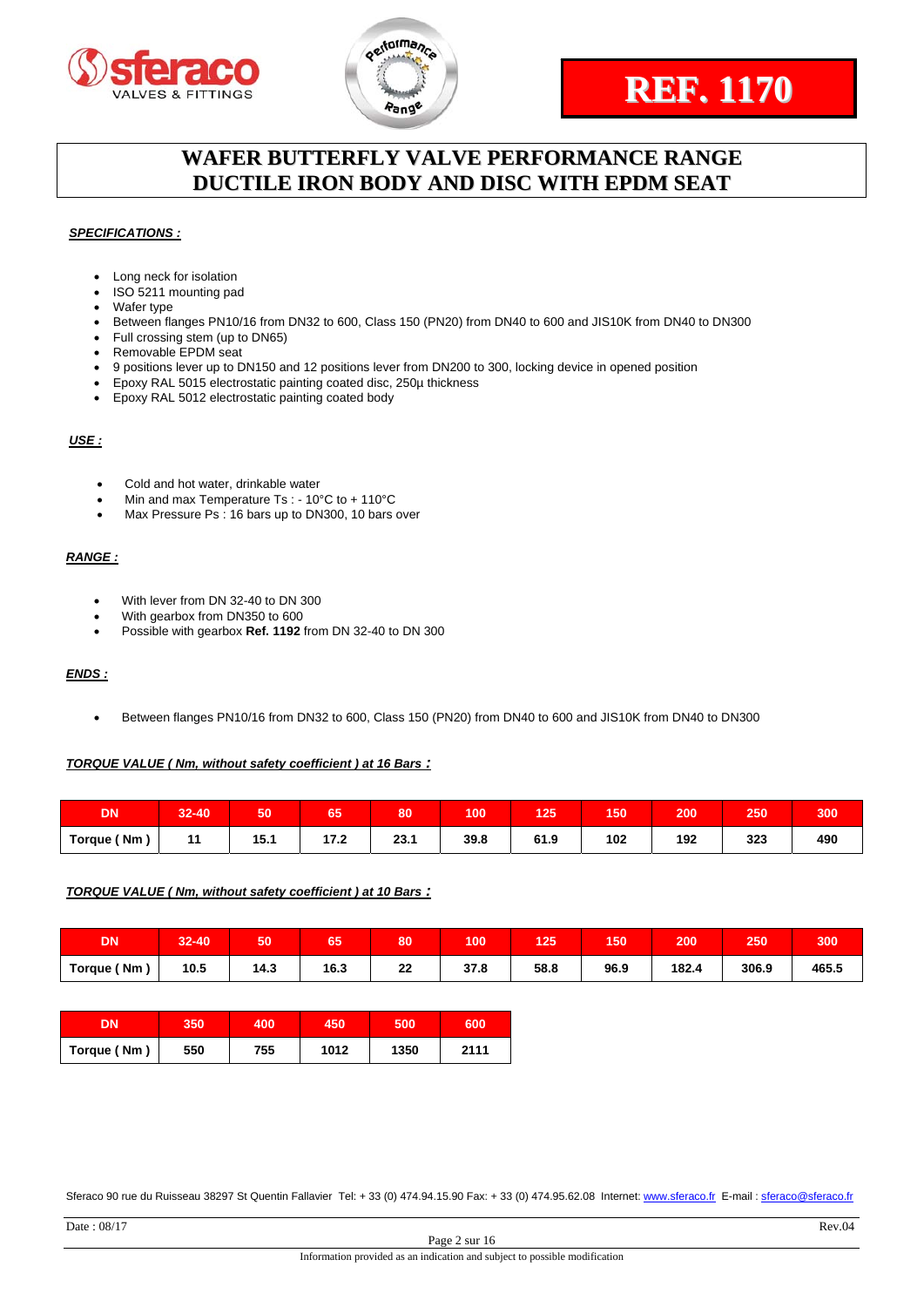



#### *FLOW COEFFICIENTS Kv ( m3 / h ) :*

| <b>Kv</b> |                |            |            |            | <b>OPENING ANGLE</b> |            |            |            |            |
|-----------|----------------|------------|------------|------------|----------------------|------------|------------|------------|------------|
| <b>DN</b> | $10^{\circ}$   | $20^\circ$ | $30^\circ$ | $40^\circ$ | $50^\circ$           | $60^\circ$ | $70^\circ$ | $80^\circ$ | $90^\circ$ |
| 50        | 0,05           | 2,6        | 6,0        | 13         | 23                   | 38         | 60         | 90         | 99         |
| 65        | 0,09           | 5          | 10         | 21         | 39                   | 64         | 102        | 153        | 168        |
| 80        | 0,17           | 8          | 15         | 33         | 60                   | 99         | 157        | 236        | 259        |
| 100       | 0,26           | 15         | 31         | 67         | 119                  | 197        | 312        | 468        | 514        |
| 125       | 0,43           | 25         | 52         | 114        | 203                  | 336        | 531        | 797        | 876        |
| 150       | 0,69           | 39         | 81         | 176        | 314                  | 518        | 821        | 1231       | 1353       |
| 200       | 1,7            | 76         | 161        | 350        | 623                  | 1030       | 1631       | 2446       | 2687       |
| 250       | 2,6            | 129        | 274        | 595        | 1060                 | 1754       | 2776       | 4164       | 4576       |
| 300       | 3              | 201        | 424        | 919        | 1638                 | 2710       | 4289       | 6433       | 7069       |
| 350       | 5              | 290        | 613        | 1327       | 2366                 | 3914       | 6195       | 9292       | 10212      |
| 400       | $\overline{7}$ | 398        | 842        | 1825       | 3254                 | 5383       | 8519       | 12779      | 14043      |
| 450       | 9              | 527        | 1116       | 2418       | 4308                 | 7129       | 11284      | 16925      | 18599      |
| 500       | 12             | 678        | 1411       | 3109       | 5540                 | 9167       | 14508      | 21762      | 23914      |
| 600       | 19             | 1047       | 2217       | 4803       | 8560                 | 14163      | 22414      | 33621      | 36946      |

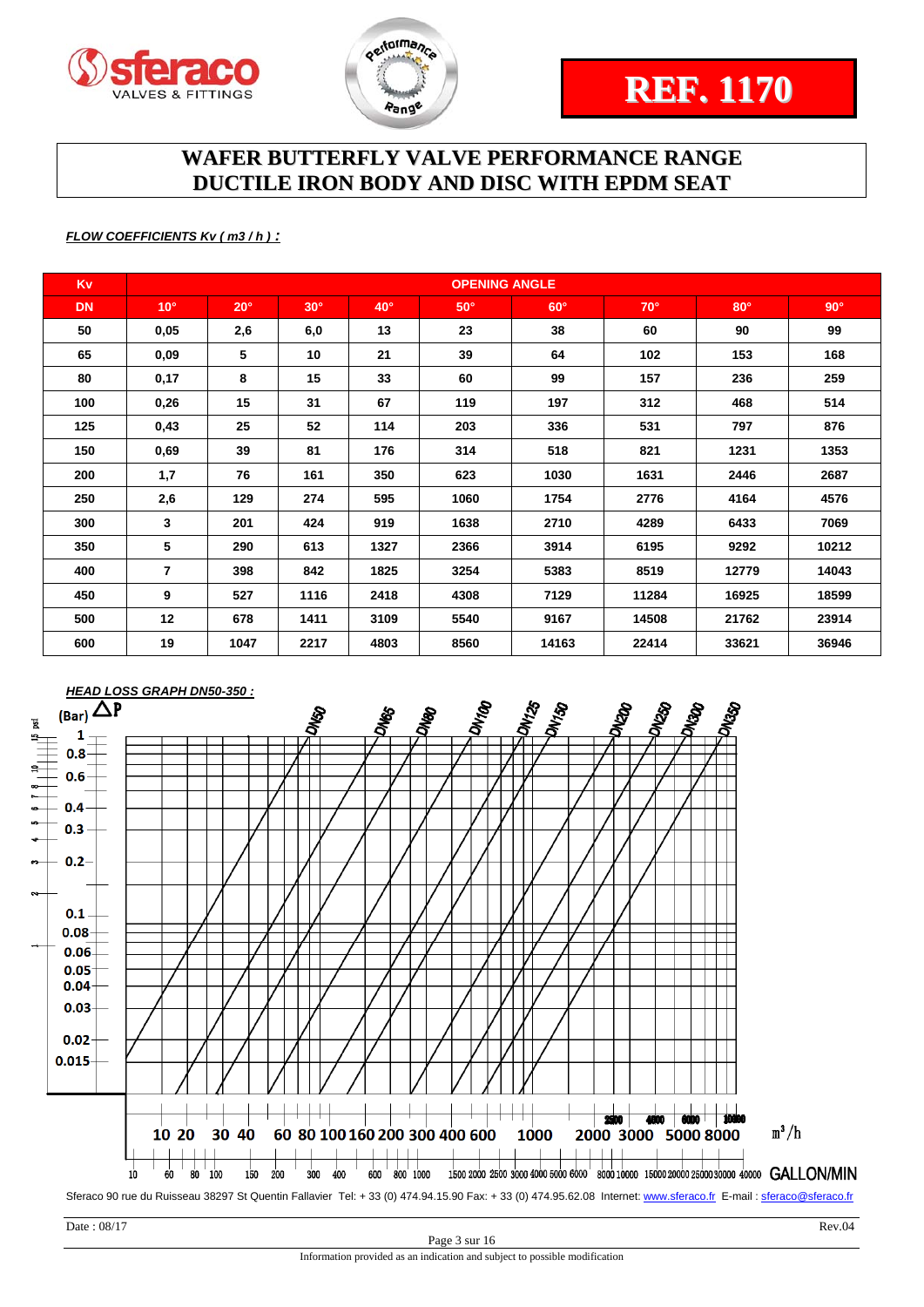





*HEAD LOSS GRAPH DN400-600 :* 

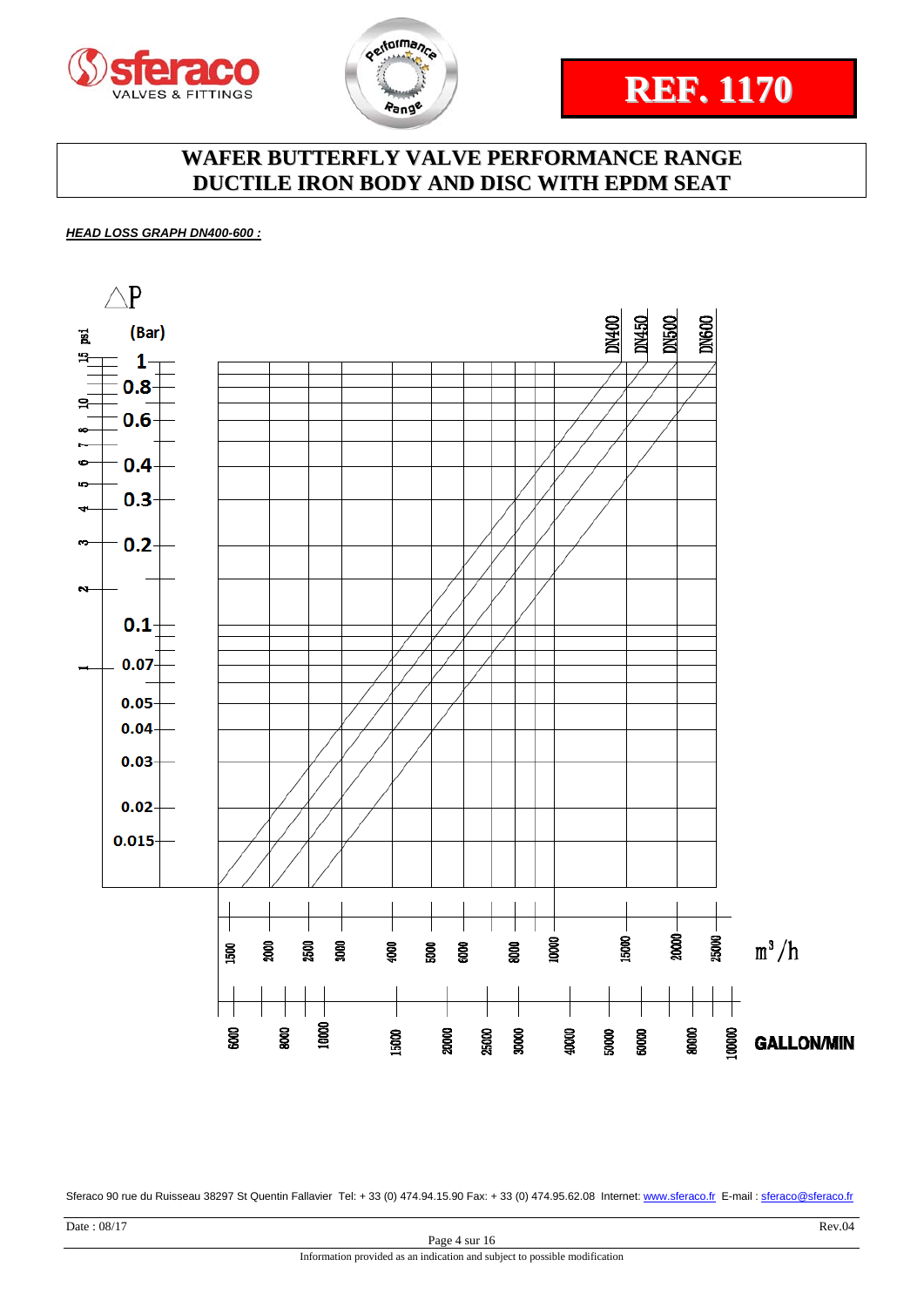



*PRESSURE / TEMPERATURE GRAPH (STEAM EXCLUDED ) DN40-300 :* 

#### **Pressure**



*PRESSURE / TEMPERATURE GRAPH (STEAM EXCLUDED ) DN350-600 :* 

**Pressure** 

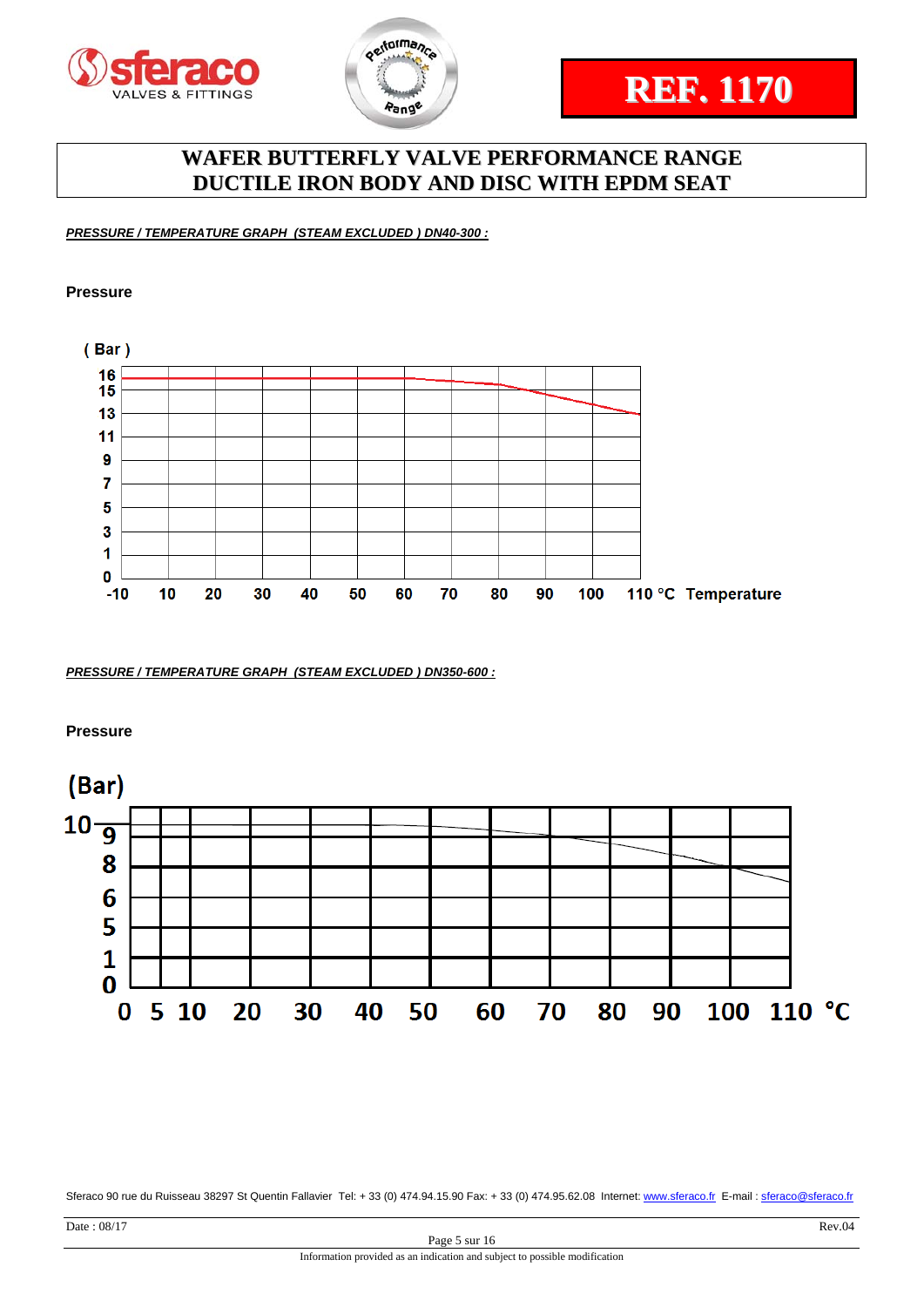





*MATERIALS :* 



**DN 80 – 600\* D** 

|  | DN 32/40 - 65 |  |  |
|--|---------------|--|--|
|--|---------------|--|--|

| <b>Item</b>       | <b>Designation</b> | <b>Materials</b>           |
|-------------------|--------------------|----------------------------|
| 1                 | Body               | Ductile iron EN GJS-400-15 |
| 2                 | <b>Disc</b>        | Ductile iron EN GJS-400-15 |
| 3                 | Seat               | <b>EPDM</b>                |
| 4                 | <b>Stem</b>        | AISI 416                   |
| 5                 | Gasket             | <b>NBR</b>                 |
| 6                 | <b>Bushing</b>     | <b>PTFE</b>                |
| 7                 | Circlips           | <b>Steel</b>               |
| 8                 | Plate              | Aluminium                  |
| 9 (* up to DN300) | Lever              | Aluminium                  |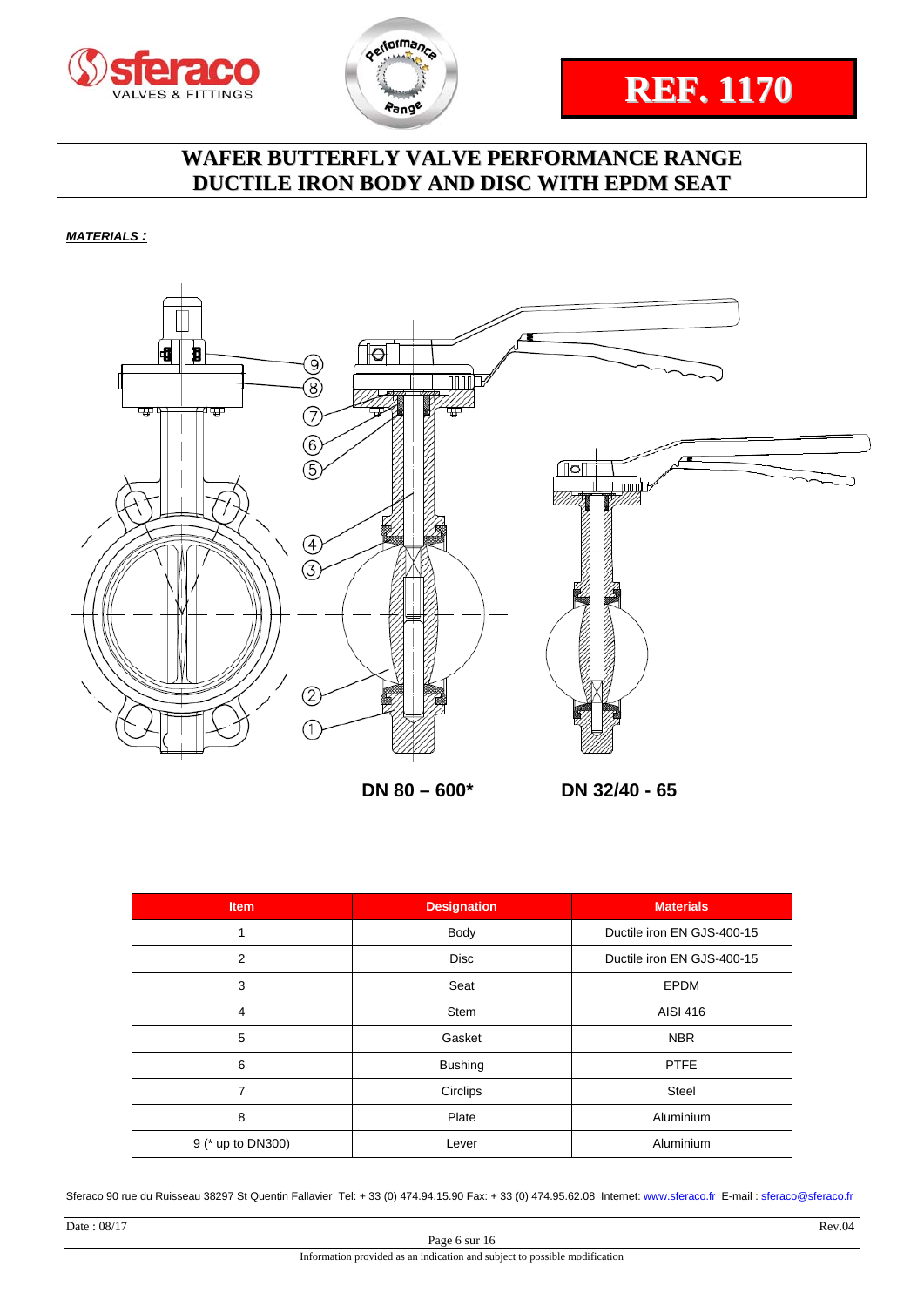



# **REF. 1170**

# **WAFER BUTTERFLY VALVE PERFORMANCE RANGE DUCTILE IRON BODY AND DISC WITH EPDM SEAT**

#### *VALVE SIZE ( in mm ) DN32/40-300 :*



**(body with 8 flanges holes for DN80) DN 80 – 300 DN 32/40 - 65** 

| Ref. | <b>DN</b>   | $32 - 40$  | 50         | 65         | 80   | 100          | 125          | 150          | 200        | 250        | 300        |
|------|-------------|------------|------------|------------|------|--------------|--------------|--------------|------------|------------|------------|
|      | ØP          | 42.9       | 52.7       | 64.4       | 78.9 | 104.1        | 123.4        | 155.7        | 202.5      | 250.5      | 301.5      |
|      | L           | 200        | 200        | 200        | 200  | 200          | 325          | 325          | 400        | 400        | 400        |
| 1170 | E           | 33         | 43         | 46         | 46   | 52           | 56           | 56           | 60         | 68         | 78         |
|      | H1          | 43         | 43         | 43         | 43   | 43           | 43           | 43           | 46         | 46         | 46         |
|      | н           | 74         | 74         | 74         | 74   | 74           | 75           | 75           | 75         | 75         | 75         |
|      | B           | 120        | 140        | 150        | 158  | 176          | 190          | 211          | 235        | 265        | 305        |
|      | A           | 57         | 65         | 75         | 93   | 108          | 125          | 135          | 170        | 205        | 238        |
|      | $F^{\circ}$ | $90^\circ$ | $90^\circ$ | $90^\circ$ | 45°  | $45^{\circ}$ | $45^{\circ}$ | $45^{\circ}$ | $30^\circ$ | $30^\circ$ | $30^\circ$ |
|      | Weight (Kg) | 2.3        | 2.7        | 3.4        | 4.2  | 5.4          | 7.3          | 8.7          | 14.6       | 21.3       | 28.6       |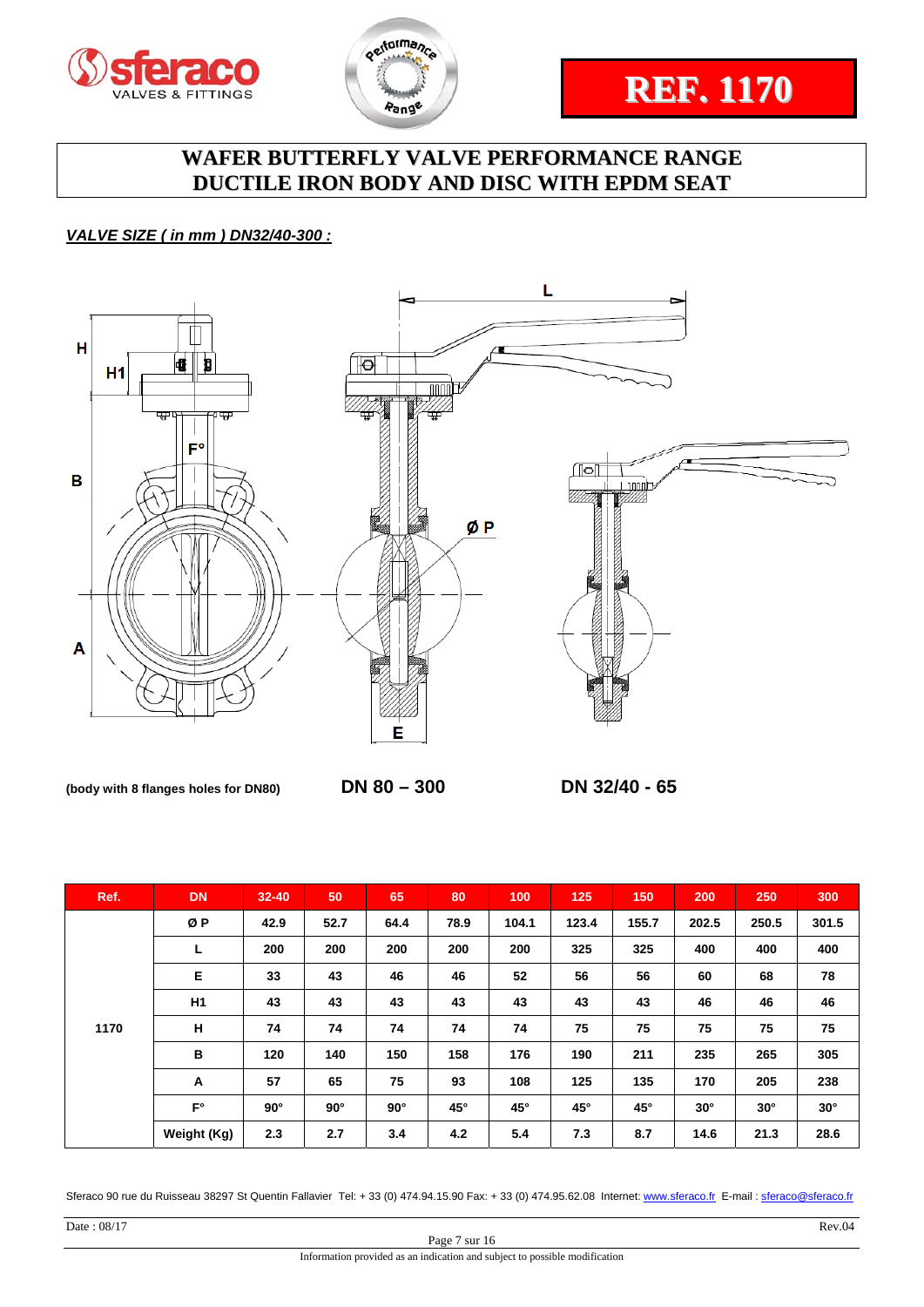





#### *VALVE SIZE ( in mm ) DN350-600 :*





| Ref. | <b>DN</b>   | 350       | 400   | 450   | 500   | 600   |
|------|-------------|-----------|-------|-------|-------|-------|
|      | ØΡ          | 333.9     | 380.2 | 433.3 | 491.8 | 571.5 |
|      | Е           | 78<br>102 |       | 114   | 127   | 154   |
| 1170 | B           | 368       | 400   | 422   | 480   | 562   |
|      | A           | 267       | 309   | 328   | 361   | 459   |
|      | $F^{\circ}$ | 22.5      | 22.5  | 18    | 18    | 18    |
|      | Weight (Kg) | 52        | 89    | 107   | 156   | 236   |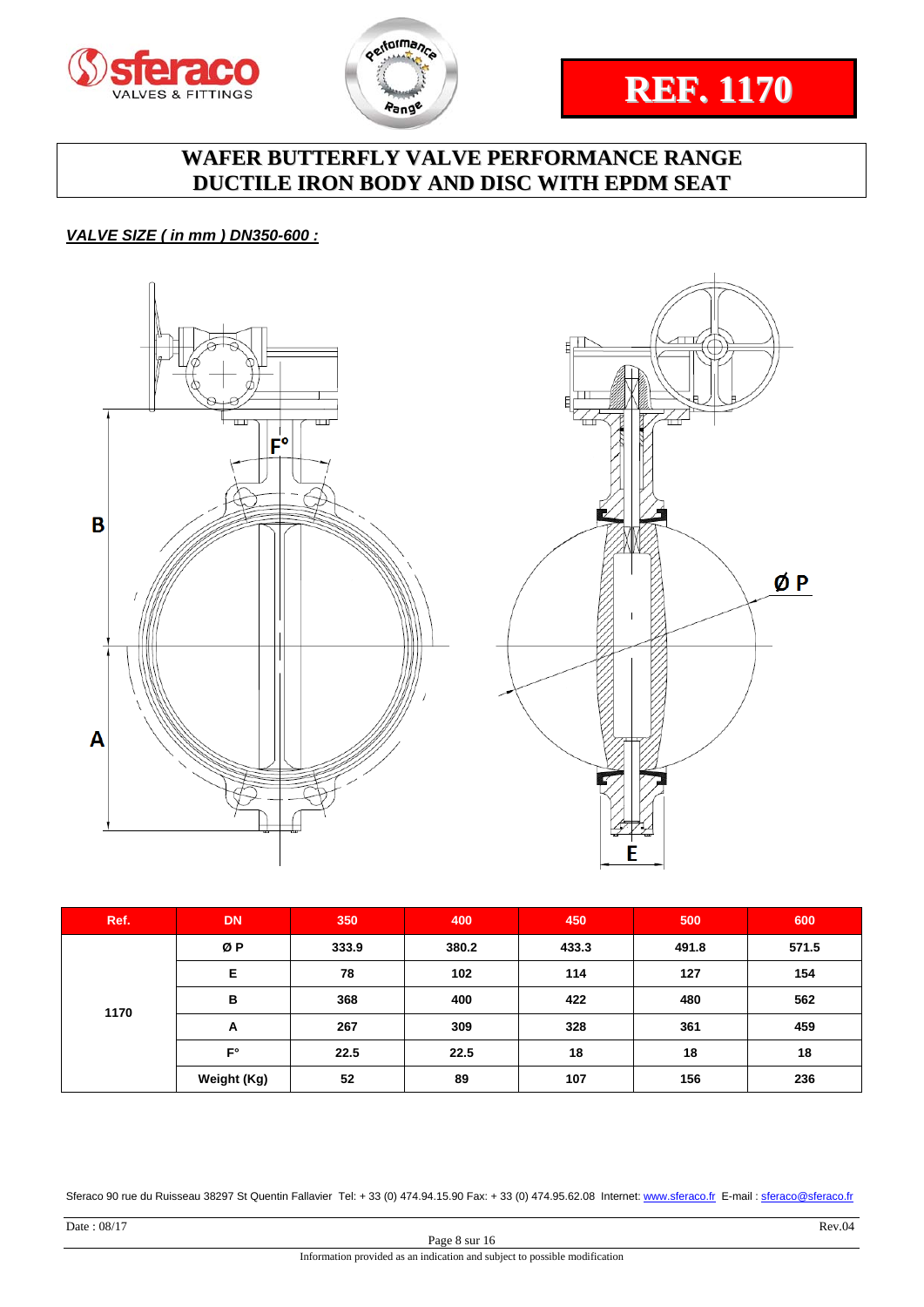





#### *GEARBOX SIZE REF.1192 ( in mm ) DN32/40-350 :*

**DN 32/40 – 250 DN 300-350** 









| Ref. | <b>DN</b>      | $32/40 - 80$ | 100     | $125 - 150$ | 200     | 250     | 300     | 350            |
|------|----------------|--------------|---------|-------------|---------|---------|---------|----------------|
|      | Øν             | 150          | 150     | 150         | 300     | 300     | 300     | 300            |
|      | H2             | 156          | 156     | 156         | 220     | 220     | 225     | 225            |
|      | H3             | 72           | 72      | 72          | 85      | 85      | 82      | 82             |
|      | H4             | 43           | 43      | 43          | 45      | 45      | 45      | 45             |
|      | L1             | 125          | 125     | 125         | 170     | 170     | 185     | 185            |
| 1192 | L2             | 30           | 30      | 30          | 33      | 33      | 32.5    | 32.5           |
|      | L <sub>3</sub> | 45           | 45      | 45          | 66      | 66      | 77.5    | 77.5           |
|      | L4             | 50           | 50      | 50          | 71      | 71      | 75      | 75             |
|      | L <sub>5</sub> | 104          | 104     | 104         | 146     | 146     | 155     | 155            |
|      | Weight (Kg)    | 3.8          | 3.8     | 3.8         | 8.1     | 8.1     | 9.8     | 9.8            |
|      | Ref.           | 1192001      | 1192002 | 1192003     | 1192004 | 1192005 | 1192006 | $\blacksquare$ |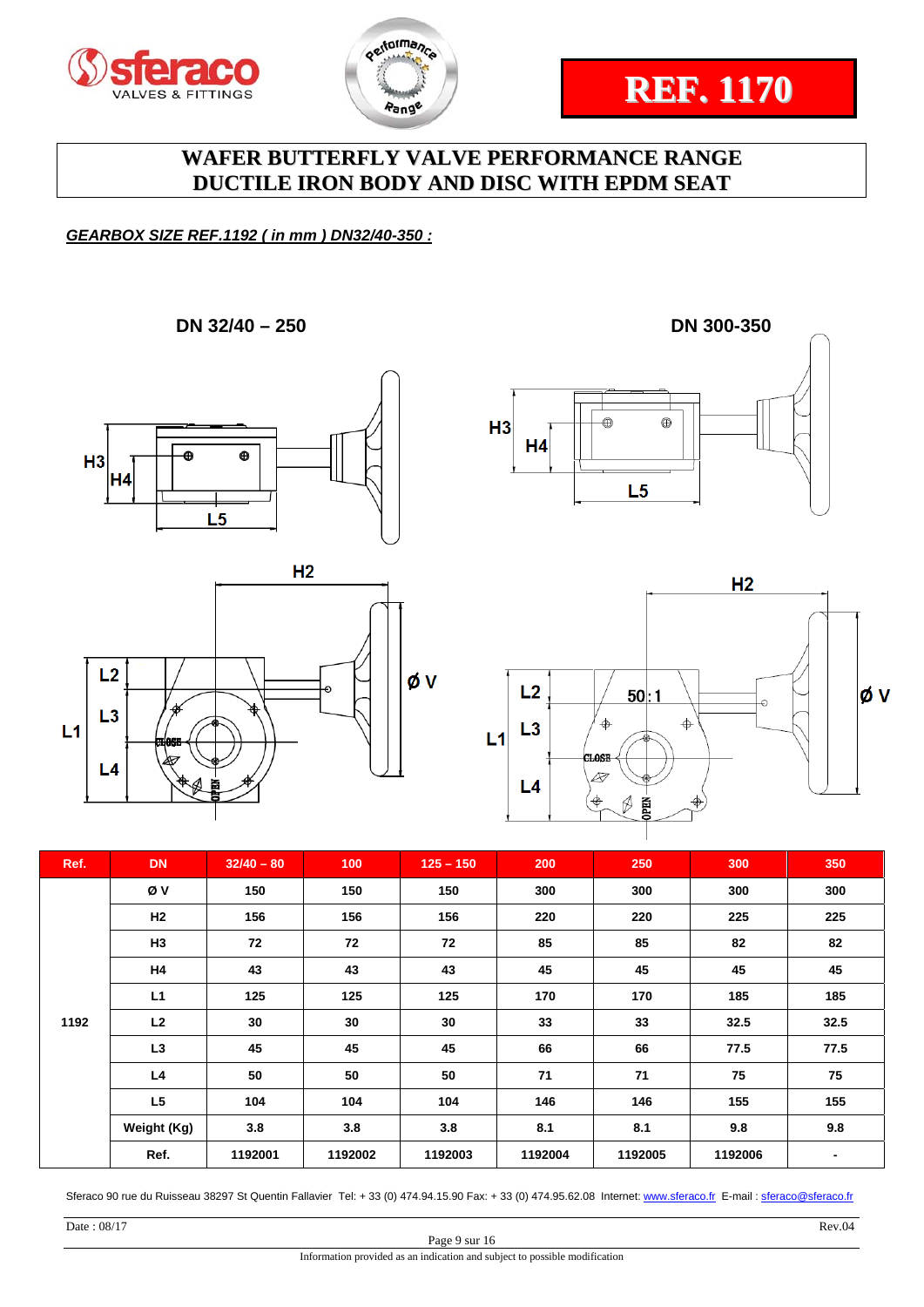



# **REF. 1170**

### **WAFER BUTTERFLY VALVE PERFORMANCE RANGE DUCTILE IRON BODY AND DISC WITH EPDM SEAT**

#### *GEARBOX SIZE DN400-600 ( in mm ):*



| <b>DN</b>      | 400-500   | 600       |
|----------------|-----------|-----------|
| ØV             | 300       | 390       |
| H <sub>1</sub> | 320       | 386       |
| H2             | 165       | 165       |
| H <sub>3</sub> | 135       | 140       |
| H4             | 170       | 170       |
| <b>H5</b>      | 185       | 185       |
| L1             | 104       | 130       |
| L2             | 110       | 135       |
| L <sub>3</sub> | 175       | 197       |
| L4             | 100       | 145       |
| ØK (ISO)       | 140 (F14) | 165 (F16) |
| Nb x ØZ        | 4 x M16   | 4 x M20   |
| ØΡ             | 175       | 210       |
| Weight (Kg)    | 31        | 48        |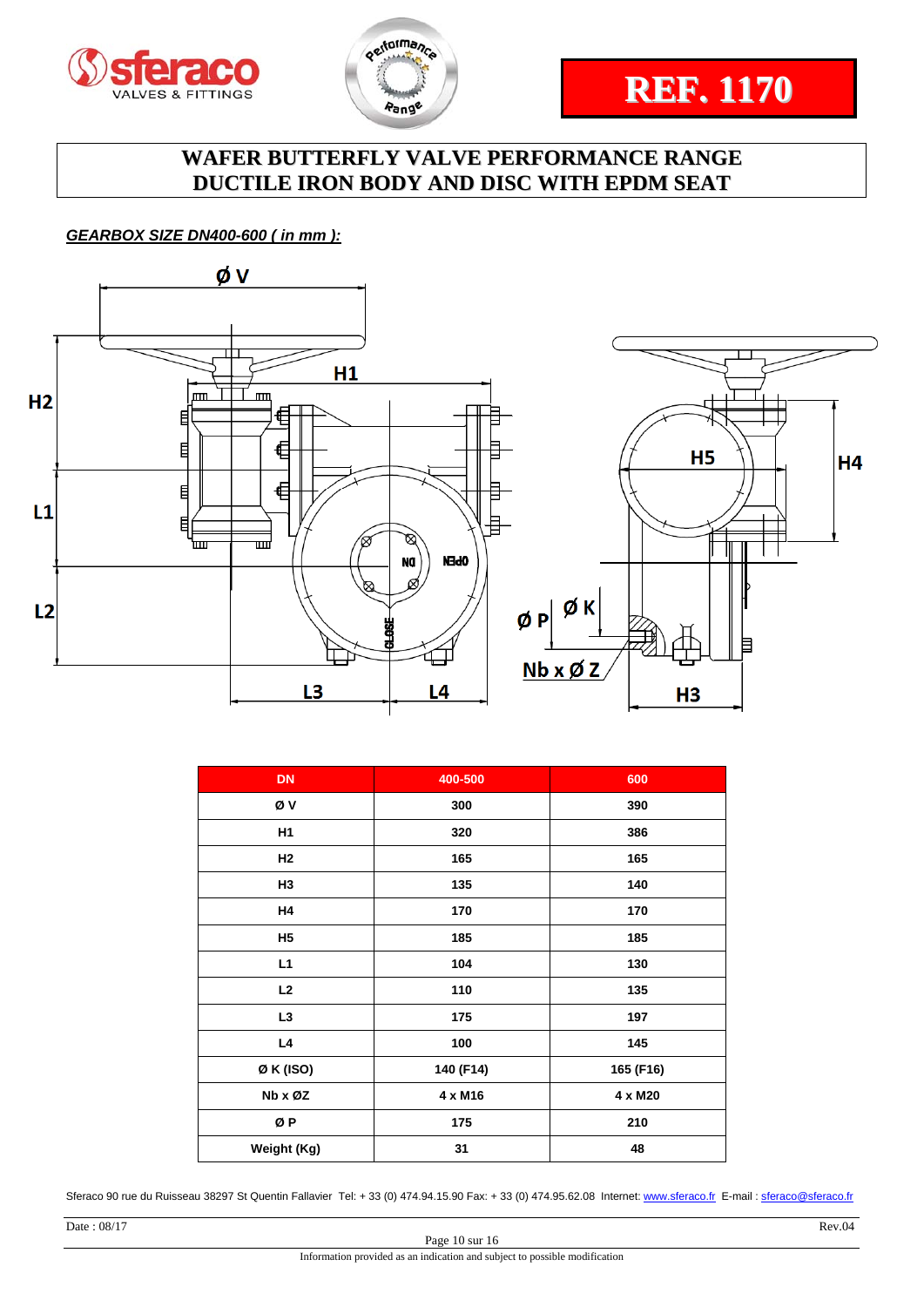





*DISC AND NECK SIZE ( in mm ) :* 



| <b>DN</b>      | $32 - 40$ | 50   | 65   | 80    | 100   | 125   | 150   | 200   | 250   | 300    | 350    | 400   | 450    | 500   | 600    |
|----------------|-----------|------|------|-------|-------|-------|-------|-------|-------|--------|--------|-------|--------|-------|--------|
| E <sub>1</sub> | 38.2      | 46.6 | 59.5 | 75.4  | 98.2  | 117.1 | 147.8 | 195.3 | 242.6 | 292.2  | 329    | 377.1 | 427.7  | 484.3 | 562.6  |
| E <sub>2</sub> | 4.95      | 4.85 | 9.2  | 16.45 | 26.05 | 33.7  | 49.85 | 71.25 | 91.25 | 111.75 | 127.95 | 139.1 | 159.65 | 182.4 | 208.75 |
| $H6 \pm 2$     | 68        | 82.5 | 78.8 | 81.5  | 85.5  | 88    | 90.5  | 89    | 99    | 103    | 140    | 143   | 138    | 162   | 189    |
| ØΡ             | 42.9      | 52.7 | 64.4 | 78.9  | 104.1 | 123.4 | 155.7 | 202.5 | 250.5 | 301.5  | 333.9  | 380.2 | 433.3  | 491.8 | 571.5  |
| Ø T mini       | 43        | 53   | 65   | 79.5  | 104.5 | 124   | 155.5 | 202.5 | 250.5 | 302    | 334    | 390   | 441    | 492   | 585    |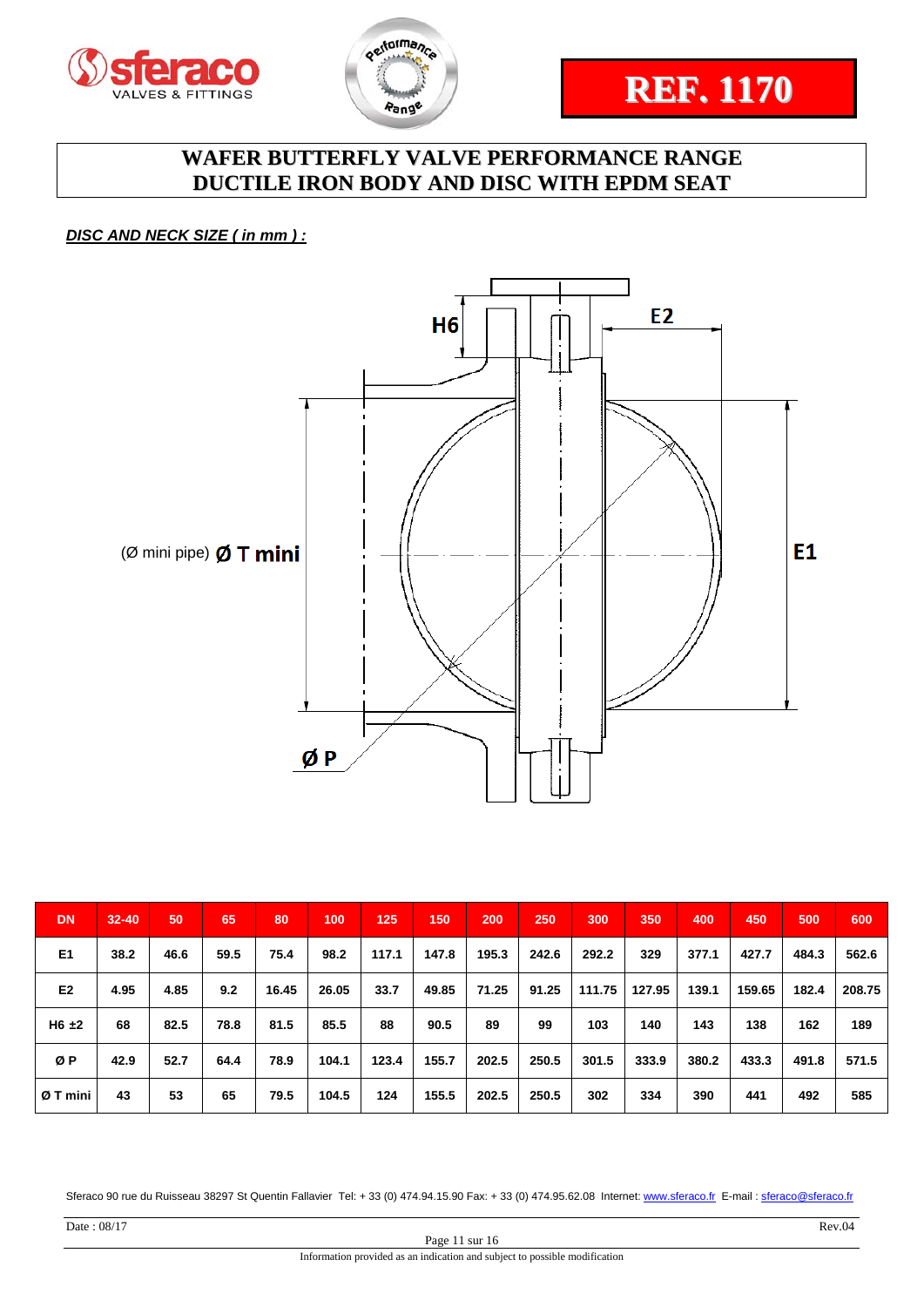





*ISO MOUNTING PAD SIZE ( in mm ) :* 





| <b>DN</b>       | $32 - 40$     | 50         | 65         | 80         | 100           | 125           | 150           | 200             | 250             | 300             |
|-----------------|---------------|------------|------------|------------|---------------|---------------|---------------|-----------------|-----------------|-----------------|
| H4              | 43            | 43         | 43         | 43         | 43            | 43            | 43            | 46              | 46              | 46              |
| ØC <sub>1</sub> | 12.6          | 12.6       | 12.6       | 12.6       | 15.77         | 18.92         | 18.92         | 22.1            | 28.45           | 31.6            |
| C               | 9             | 9          | 9          | 9          | 11            | 14            | 14            | 17              | 22              | 22              |
| ØP              | 90            | 90         | 90         | 90         | 90            | 90            | 90            | 125             | 125             | 125             |
| ØK              | 70            | 70         | 70         | 70         | 70            | 70            | 70            | 102             | 102             | 102             |
| <b>ISO</b>      | <b>F07</b>    | <b>F07</b> | <b>F07</b> | <b>F07</b> | <b>F07</b>    | <b>F07</b>    | <b>F07</b>    | F <sub>10</sub> | F <sub>10</sub> | F <sub>10</sub> |
| N x Ø Z         | $4 \times 10$ | 4 x 10     | 4 x 10     | 4 x 10     | $4 \times 10$ | $4 \times 10$ | $4 \times 10$ | $4 \times 12$   | $4 \times 12$   | $4 \times 12$   |

| <b>DN</b>                | 350             | 400    | 450    | 500             | 600             |
|--------------------------|-----------------|--------|--------|-----------------|-----------------|
| H <sub>4</sub>           | 40              | 50     | 50     | 65              | 65              |
| ØC <sub>1</sub>          | 31.6            | 37.95  | 42.86  | 45.72           | 53.98           |
| C                        | 22              | 27     | 27     | 36              | 36              |
| ØΡ                       | 125             | 175    | 175    | 175             | 210             |
| ØΚ                       | 102             | 140    | 140    | 140             | 165             |
| <b>ISO</b>               | F <sub>10</sub> | F14    | F14    | F <sub>14</sub> | F <sub>16</sub> |
| $N \times \varnothing Z$ | 4 x 12          | 4 x 18 | 4 x 18 | 4 x 18          | 4 x 23          |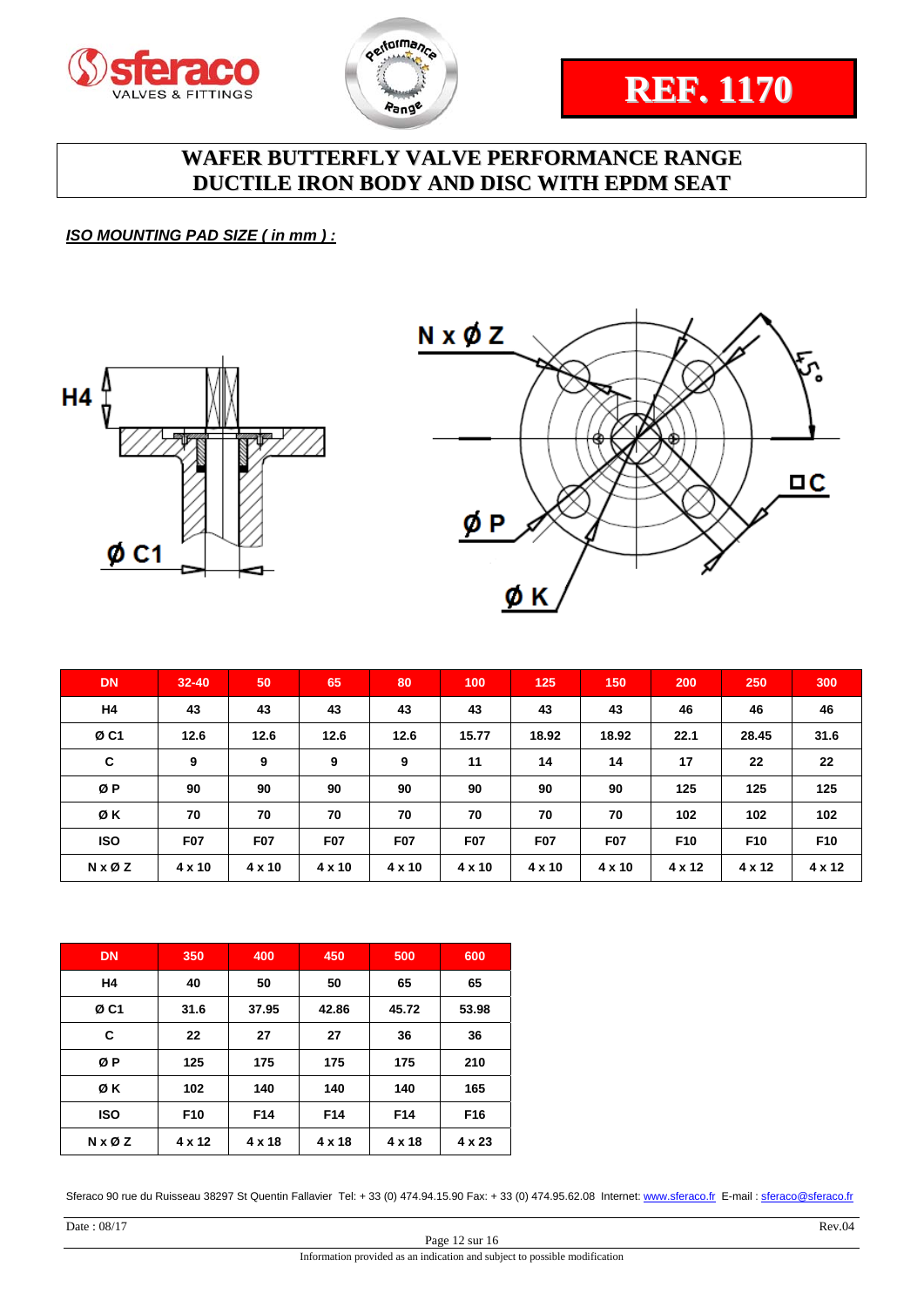





*BETWEEN FLANGES SIZE ( in mm ) :* 



**(body with 8 flanges holes for DN80)**

|                | DN (mm)             | 32    | 40    | 50              | 65             | 80              | 100             | 125             | 150             | 200             | 250              | 300   | 350             | 400              |
|----------------|---------------------|-------|-------|-----------------|----------------|-----------------|-----------------|-----------------|-----------------|-----------------|------------------|-------|-----------------|------------------|
|                | $NPS$ ( $\degree$ ) | 1"1/4 | 1"1/2 | 2 <sup>ii</sup> | $2^{\circ}1/2$ | 3 <sup>th</sup> | 4 <sup>ii</sup> | 5 <sup>ii</sup> | 6 <sup>ii</sup> | 8 <sup>th</sup> | 10 <sup>th</sup> | 12"   | 14 <sup>0</sup> | 16 <sup>th</sup> |
| <b>PN10</b>    | ØG                  | 100   | 110   | 125             | 145            | 160             | 180             | 210             | 240             | 295             | 350              | 400   | 460             | 515              |
|                | ØΤ                  | 18    | 18    | 18              | 18             | 18              | 18              | 18              | 22              | 22              | 22               | 22    | 23              | 28               |
| <b>PN16</b>    | ØG                  | 100   | 110   | 125             | 145            | 160             | 180             | 210             | 240             | 295             | 355              | 410   | 470             | 525              |
|                | ØΤ                  | 18    | 18    | 18              | 18             | 18              | 18              | 18              | 22              | 22              | 26               | 26    | 28              | 31               |
| Class 150      | ØG                  |       | 98.5  | 120.6           | 139.7          | 152.4           | 190.5           | 215.9           | 241.3           | 298.5           | 362              | 431.8 | 476.3           | 539.8            |
|                | ØT                  |       | 16    | 19              | 19             | 19              | 19              | 22.4            | 22.4            | 22.4            | 25.4             | 25.4  | 28.4            | 28.4             |
| <b>JIS 10K</b> | ØG                  |       | 105   | 120             | 140            | 150             | 175             | 210             | 240             | 290             | 355              | 400   |                 |                  |
|                | ØΤ                  |       | 19    | 19              | 19             | 19              | 19              | 23              | 23              | 23              | 25               | 25    |                 |                  |

|             | $DN$ (mm) | 450              | 500             | 600    |  |
|-------------|-----------|------------------|-----------------|--------|--|
|             | NPS(")    | 18 <sup>th</sup> | 20 <sup>4</sup> | $24$ " |  |
| <b>PN10</b> | ØG        | 565              | 620             | 725    |  |
|             | øт        | 28               | 28              | 31     |  |
|             | ØG        | 585              | 650             | 770    |  |
| <b>PN16</b> | øт        | 31               | 34              | 37     |  |
| Class 150   | ØG        | 577.9            | 635             | 749.3  |  |
|             | ØΤ        | 31.8             | 31.8            | 35.1   |  |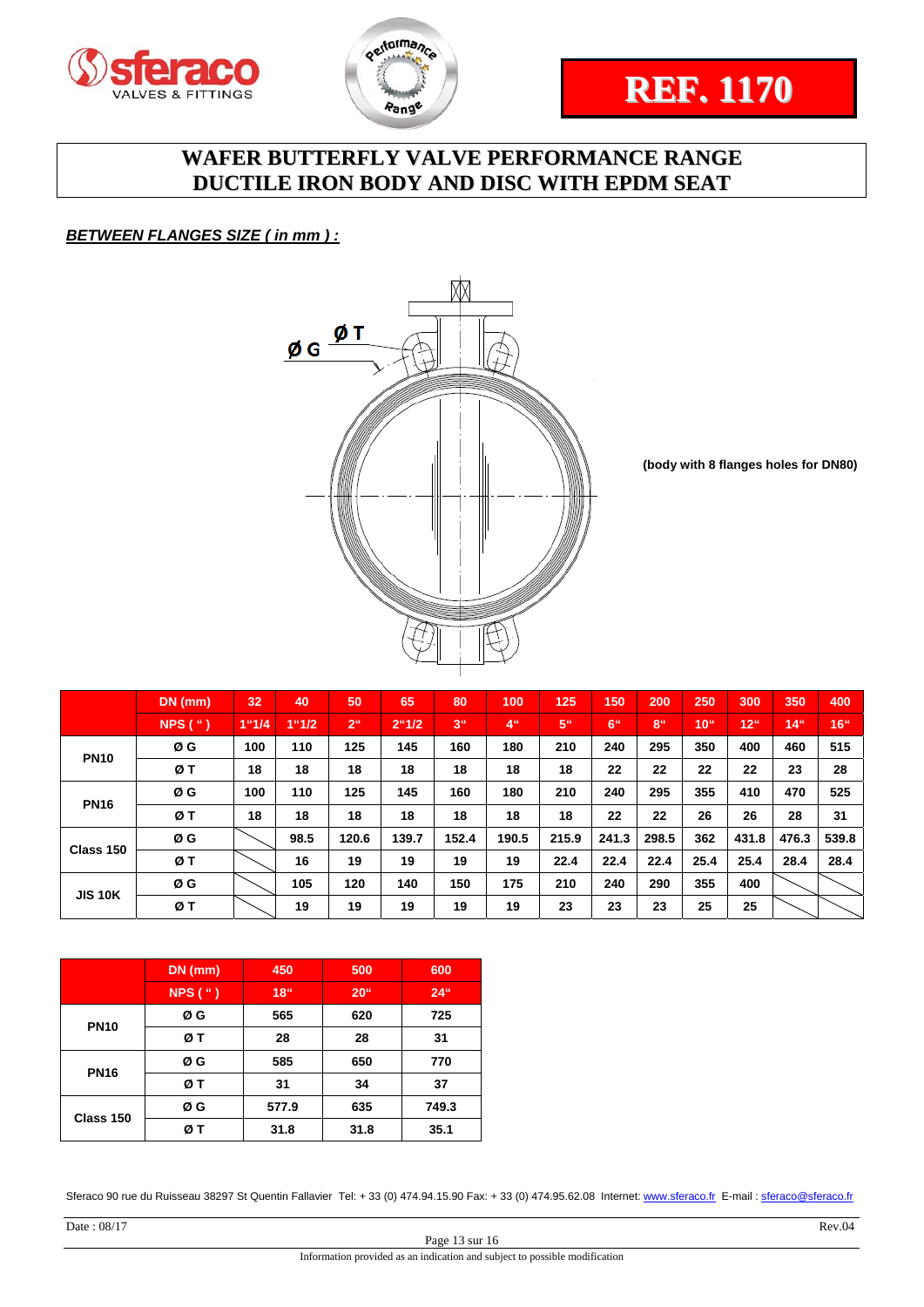



#### *GEARBOX SPECIFICATIONS REF.1192:*

| <b>DN</b>                              | $32/40 - 80$ | 100     | $125 - 150$ | 200     | 250     | 300     | 400-500 | 600   |
|----------------------------------------|--------------|---------|-------------|---------|---------|---------|---------|-------|
| Ref.                                   | 1192001      | 1192002 | 1192003     | 1192004 | 1192005 | 1192006 |         |       |
| <b>Ratio factor</b>                    | 24:1         | 24:1    | 24:1        | 32:1    | 32:1    | 50:1    | 532:1   | 640:1 |
| Number of turns for<br>closing/opening | 6            | 6       | 6           | 8       | 8       | 12.5    | 133     | 160   |
| Output torque (Nm)                     | 170          | 170     | 170         | 500     | 500     | 1200    | 2500    | 4000  |

#### *STANDARDS :*

- Fabrication according to ISO 9001:2008
- Designing according to BS 5155
- DIRECTIVE 97/23/CE : CE N° 0035 Risk category III module H
- Certificate 3.1 on request
- Pressure tests according to EN 12266-1, Rate A
- Between flanges according to EN 1092-1 PN10/16
- ISO 5211 mounting pad
- Length according to ISO 5752 short series 20, EN 558 series 20 ( NF 29305 ),BS 5155 Wafer short/medium, DIN 3202 part 3, series K1
- French water agreement **A.C.S. N° 14 ACC LY 224**

**ADVICE :** Our opinion and our advice are not guaranteed and SFERACO shall not be liable for the consequences of damages. The customer must check the right choice of the products with the real service conditions.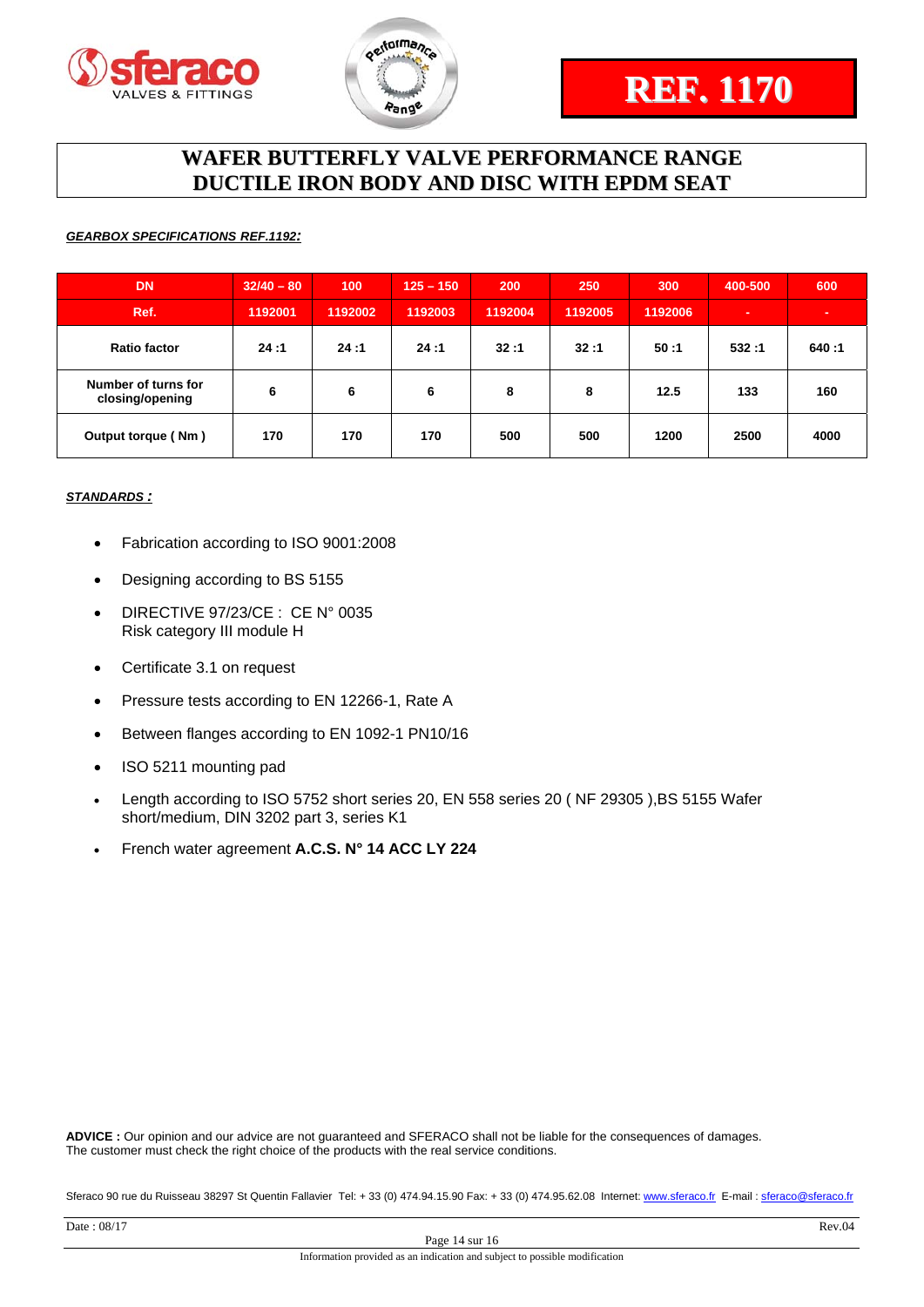



### **INSTALLATION INSTRUCTIONS**

#### **GENERAL GUIDELINES :**

- Ensure that the valves to be used are appropriate for the conditions of the installation (type of fluid,pressure and temperature).
- Be sure to have enough valves to be able to isolate the sections of piping as well as the appropriate equipment for maintenance and repair.
- Ensure that the valves to be installed are of correct strenght to be able to support the capacity of their usage.
- **Installation of all circuits should ensure that their function can be automatically tested on a regular basis (at least two times a year).**

#### **INSTALLATION INSTRUCTIONS :**

- **Before installing the valves,clean and remove any objects from the pipes** (in particular bits of sealing and metal) which could obstruct and block the valves.
- **Ensure that both connecting pipes either side of the valve (upstream and downstream) are aligned (if they're not,the valves may not work correctly).**
- **Make sure that the two sections of the pipe (upstream and downstream) match,the valve unit will not absorb any gaps.Any distortions in the pipes may affect the thightness of the connection,the working of the valve and can even cause a rupture.**To be sure,place the kit in position to ensure the assembling will work.
- **If sections of piping do not have their final support in place,they should be temporarily fixed.This is to avoid unnecessary strain on the valve.**
- The valve must be inserted between flanges with disc half opened but the disc must not overpass the valve thickness. Position the bolts to keep centered the valve. Then open fully the valve and tighten the bolts. **See graph under**.







**Half open valve introduction Complete opened disc valves when screw tightening** 

- Tighten the bolts in cross.
- The disc must move easily inside the pipe.
- Valves must be opened during cleaning operation.
- Tests must be done with a cleaned pipe.
- Tests must be done with opened valve. Test pressure must not be higher than the valve specification according to EN 12266-1.
- Then open slowly the valve.
- **Do not mount butterfly valves with stainless steel pressed collars and turning flanges without strias.**
- **And not on flat face flanges without strias ( example : painted cast iron fittings )**